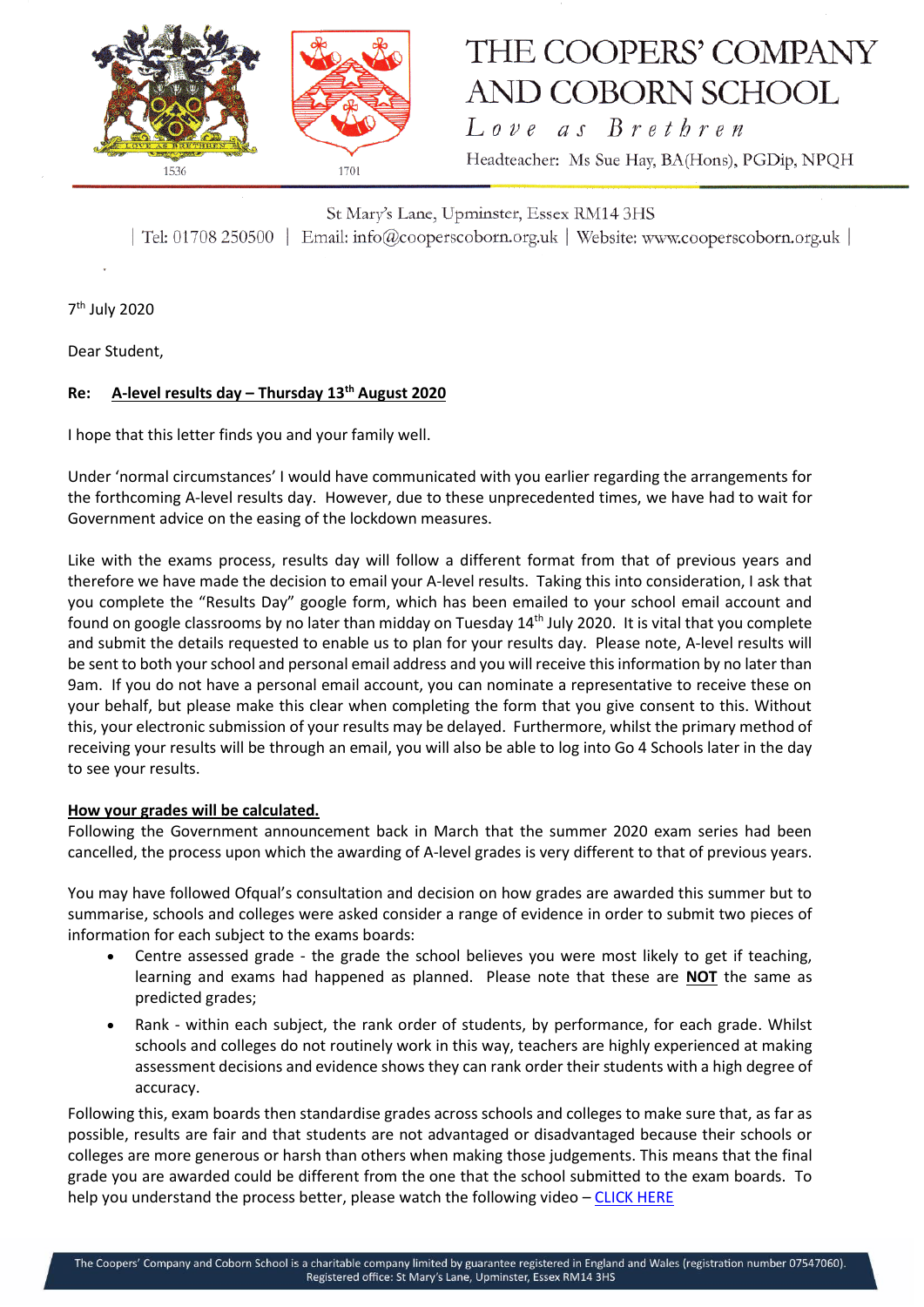Teaching staff at CCCS received clear guidance and instructions on how to complete this process; judgements had to be holistic, based on the range of evidence that was available in each subject area. Please be assured that a wide range of evidence was collated in each subject (including mock data, non-examined assessment and coursework where available) to ensure that each student was fairly graded.

Throughout this process, teaching staff went through an extensive period of moderation to ensure that the centre assessed grades submitted to the examining bodies was fair, accurate and honest. The grades were then checked, agreed and signed off by at least two teachers, including the head of department and prior to submission to the exam boards, the Head of Centre (Ms. S. Hay) had to sign off the grades and rank orders.

We submitted our centre assessed grades and rank order to the relevant exam boards in early June. These grades will now be moderated by Ofqual before the final grades are awarded. Schools and colleges will not be part of this moderation process, so any difference between the centre assessed grade and the final grade you will receive on Results Day will be as a consequence of the moderation processes and so out of the school's control. For further information on the moderation process and on the option of resitting an exam in Autumn 2020 or Summer 2021, please visit:

[https://assets.publishing.service.gov.uk/government/uploads/system/uploads/attachment\\_data/file/8908](https://assets.publishing.service.gov.uk/government/uploads/system/uploads/attachment_data/file/890811/Summer_2020_grades_for_GCSE_AS_A_level_guidance_for_teachers_students_parents_09062020.pdf) [11/Summer\\_2020\\_grades\\_for\\_GCSE\\_AS\\_A\\_level\\_guidance\\_for\\_teachers\\_students\\_parents\\_09062020.pdf](https://assets.publishing.service.gov.uk/government/uploads/system/uploads/attachment_data/file/890811/Summer_2020_grades_for_GCSE_AS_A_level_guidance_for_teachers_students_parents_09062020.pdf)

### **What happens if you are unhappy with your result?**

Upon Ofqual consulting on this summer's arrangements, they considered carefully opportunities for a student to challenge their centre assessment grades and position in their centre's rank order. On balance, Ofqual have decided it would not be in the interests of students or the fairness of the arrangements overall. Any appeal would have to be undertaken by someone better placed than the student's teachers to judge their likely grade if exams had taken place – in the unique circumstances of this summer, Ofqual do not believe there is any such person. In addition, because of the role of the rank order in grading this year, such an appeal would have implications for other students in the cohort: if one student successfully appealed against their position in the rank order, it would have negative implications for other students who would, in turn, need to be given an opportunity to appeal.

The school will only be able to appeal the result of a student if:-

- An error was made when submitting a centre assessment grade or rank order information; or similarly,
- If the school believes an exam board made a mistake when calculating, assigning or communicating a grade.

Ofqual and the exam boards have agreed to host an autumn series for any students who wish to take the opportunity to improve their grade/s. Exam boards will offer a full suite of exams, with the same number and format of exams as in any normal series. Please note that grades will be based on performance in the exam papers only and will not include any 'non-examined assessment'. Dates have yet to be finalised and further details regarding the resit process will be placed on the school website in early September 2020.

### **Support offered by the school if you wish to discuss your Post-18 options**

Although you will be receiving your results electronically, I wanted to reassure you that the usual extensive range of university and employer advice will be available from our 6th Form Pastoral Team. Along with your A Level results, you will receive an extensive communication entitled 'What do I need to do next?. In particular, for those of you applying to university, this will cover the four options available to you on Results Day. If you haven't already, please ensure that you have watched the online assembly (available on Google Classroom) recorded by Mr Bell which covers all the university options available - [click here](https://classroom.google.com/c/NjQ2NTUwNDg0NDBa/p/MTIwNzA3MjExNjY4/details).